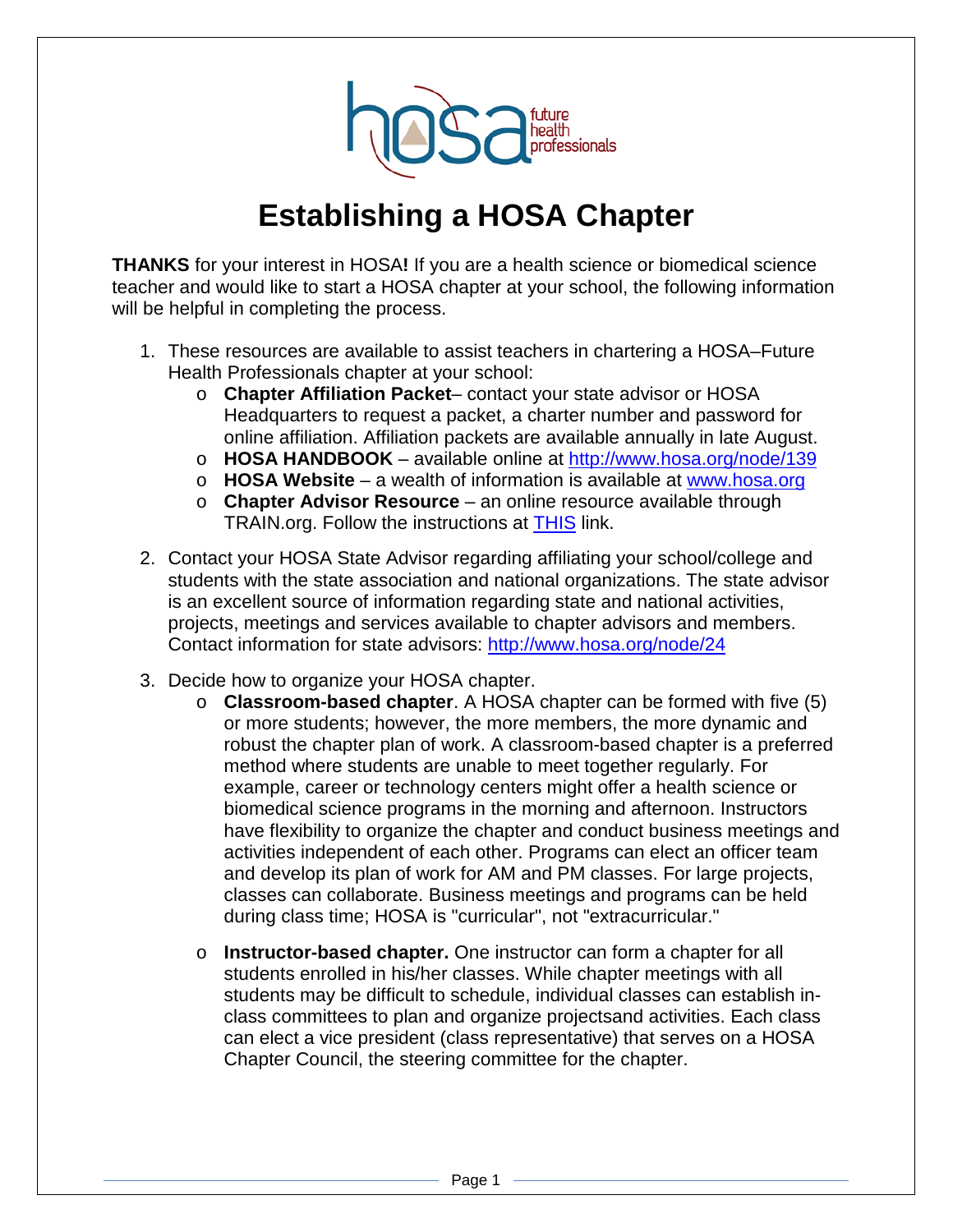- o **School-based chapter.** A single chapter is formed for students in all classes regardless of the number of teachers. This is the least effective method due to the large number of students and the difficulty in integrating HOSA into the curriculum. A HOSA chapter is a "leadership laboratory" not a "club." Unless all students are actively involved and able to practice and refine their leadership skills through chapter activities, the benefits of HOSA are not fully realized. If this method is adopted, every effort must be made to get 100% active involvement by all students and instructors.
- 4. Contact local school/college officials (e.g. administrators, activity directors, dean of student activities) to be certain all information is properly submitted and on file. (Sample constitution for a HOSA chapter is available in the HOSA HANDBOOK.)
- 5. Review instructions for completing the HOSA Chapter Affiliation Application online at:<http://www.hosa.org/node/20>

## **Give special attention to the following guidelines.**

- 1. National affiliation fees (\$10.00 per member) and state affiliation fees vary by state. Students' fees must be received by the close of HOSA's membership year (May 15).
- 2. Affiliation fees for students planning to attend the state leadership and national leadership conferences must be received prior to registering for these events.
- 3. Students who do not affiliate by the appropriate date will not be eligible to participate in the HOSA Competitive Events Program, HOSA Scholarship Program or seek state or national office.
- 4. National competitors must be affiliated prior to their state conference to be eligible for participation at the national leadership conference.
- 5. All state members are to be affiliated with National HOSA.
- 6. Each chapter must have at least one dues-paying advisor**.**
- 7. Recruit professional members to join your chapter; guidance counselors, school administrators, board members and health professionals qualify for professional membership.
- 8. Chapters pay their fees by check or purchase order. An invoice can be printed from the online affiliation. HOSA will bill the school or chapter. Payment should be received within 30 days of the affiliation.
- 9. Collect membership fees from all students or hold a fundraising project to pay affiliation fees for members and advisors. Special recognition is given to 100% chapters in online publications. These chapters receive recognition certificates along with their membership cards. A 100% chapter means 100% of the health science or biomedical science students enrolled in the program are also HOSA members.